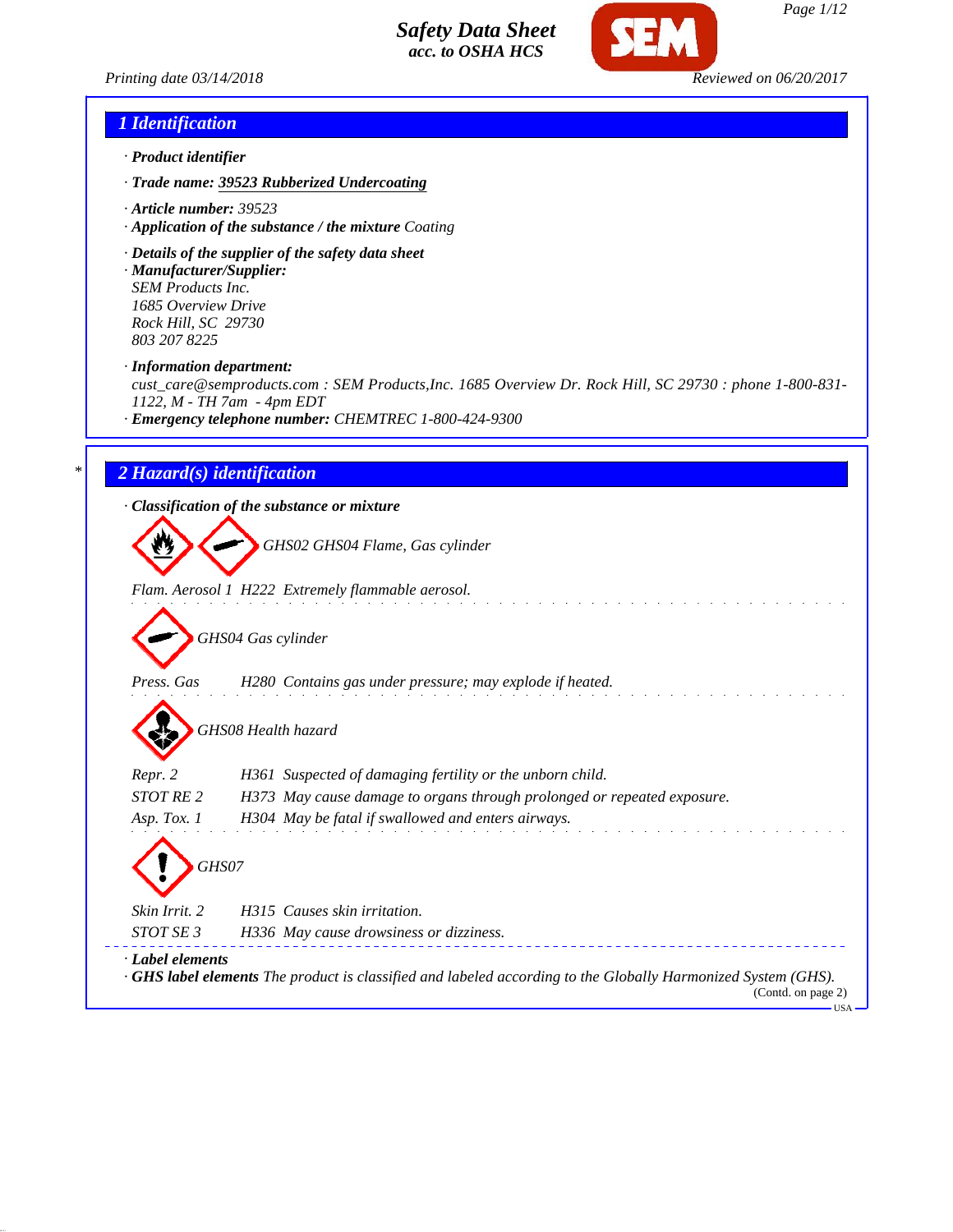*Printing date 03/14/2018 Reviewed on 06/20/2017*

*Page 2/12*

*Trade name: 39523 Rubberized Undercoating* (Contd. of page 1) *· Hazard pictograms* GHS02 GHS04 GHS07 GHS08 *· Signal word Danger · Hazard-determining components of labeling: toluene · Hazard statements H222 Extremely flammable aerosol. H280 Contains gas under pressure; may explode if heated. H315 Causes skin irritation. H361 Suspected of damaging fertility or the unborn child. H336 May cause drowsiness or dizziness. H373 May cause damage to organs through prolonged or repeated exposure. H304 May be fatal if swallowed and enters airways. · Precautionary statements P201 Obtain special instructions before use. P202 Do not handle until all safety precautions have been read and understood. P210 Keep away from heat/sparks/open flames/hot surfaces. - No smoking. P211 Do not spray on an open flame or other ignition source. P251 Pressurized container: Do not pierce or burn, even after use. P260 Do not breathe dust/fume/gas/mist/vapors/spray. P264 Wash thoroughly after handling. P271 Use only outdoors or in a well-ventilated area. P280 Wear protective gloves/protective clothing/eye protection/face protection. P301+P310 If swallowed: Immediately call a poison center/doctor. P321 Specific treatment (see on this label). P331 Do NOT induce vomiting. P302+P352 If on skin: Wash with plenty of water. P304+P340 IF INHALED: Remove person to fresh air and keep comfortable for breathing. P308+P313 IF exposed or concerned: Get medical advice/attention. P312 Call a poison center/doctor if you feel unwell. P314 Get medical advice/attention if you feel unwell. P362+P364 Take off contaminated clothing and wash it before reuse. P332+P313 If skin irritation occurs: Get medical advice/attention. P403+P233 Store in a well-ventilated place. Keep container tightly closed. P405 Store locked up. P410+P403 Protect from sunlight. Store in a well-ventilated place. P410+P412 Protect from sunlight. Do not expose to temperatures exceeding 50°C/122°F. P501 Dispose of contents/container in accordance with local/regional/national/international regulations. · Classification system: · NFPA ratings (scale 0 - 4)* 1 4 3 *Health = 1 Fire = 4 Reactivity = 3*

(Contd. on page 3)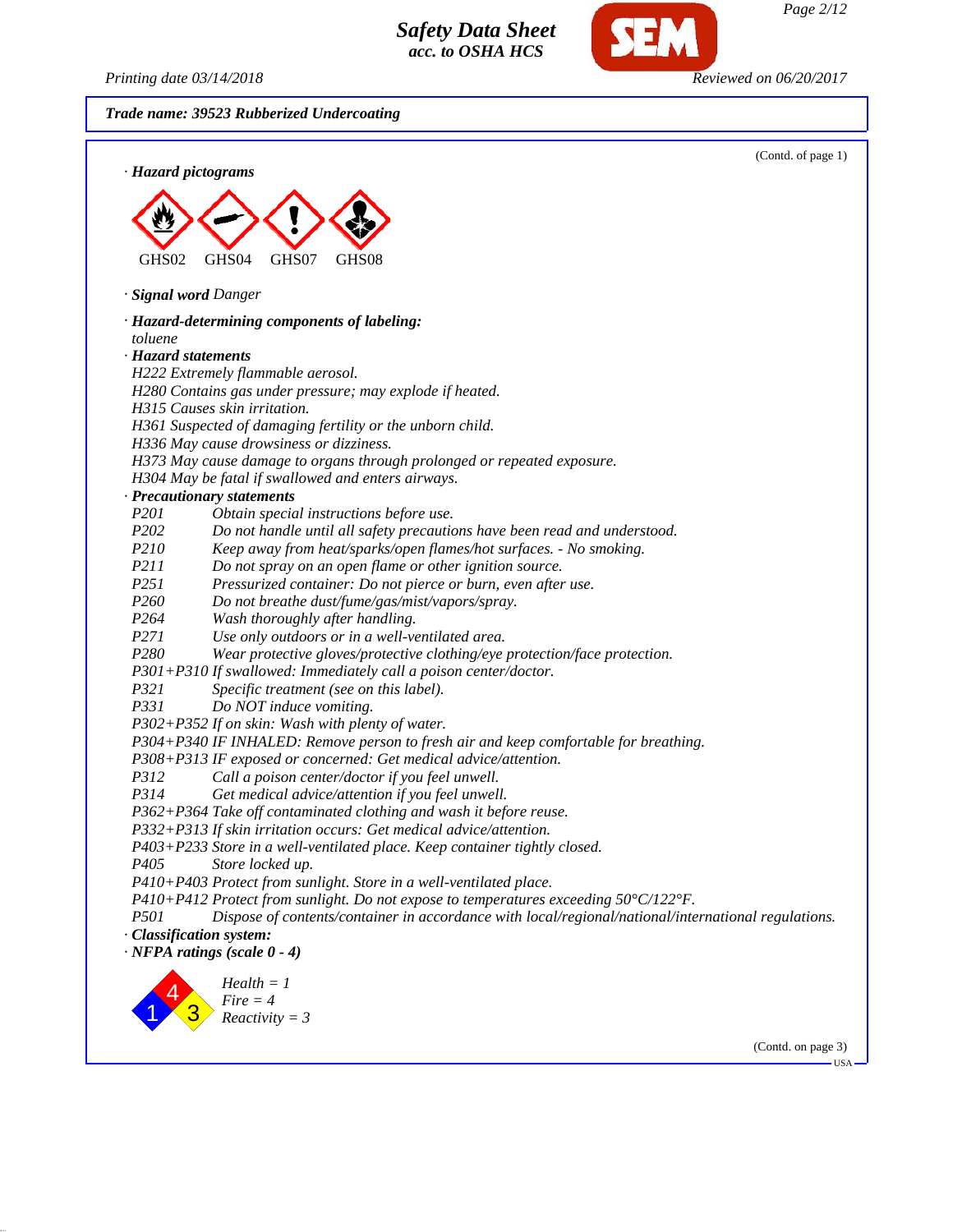*Printing date 03/14/2018 Reviewed on 06/20/2017*

#### *Trade name: 39523 Rubberized Undercoating*

(Contd. of page 2)

*· HMIS-ratings (scale 0 - 4)*



*· Other hazards*

*· Results of PBT and vPvB assessment*

- *· PBT: Not applicable.*
- *· vPvB: Not applicable.*

#### *\* 3 Composition/information on ingredients*

*· Chemical characterization: Mixtures*

*· Description:*

*Mixture: consisting of the following components. Weight percentages*

*· Dangerous components:*

#### *108-88-3 toluene 40-60%*

*68476-86-8 Petroleum gases, liquefied, sweetened 13-30%*

*7727-43-7 barium sulphate, natural 10-13%*

## *\* 4 First-aid measures*

- *· Description of first aid measures*
- *· After inhalation: In case of unconsciousness place patient stably in side position for transportation.*
- *· After skin contact: Immediately wash with water and soap and rinse thoroughly.*
- *· After eye contact: Rinse opened eye for several minutes under running water.*
- *· After swallowing: If symptoms persist consult doctor.*
- *· Information for doctor:*
- *· Most important symptoms and effects, both acute and delayed No further relevant information available.*
- *· Indication of any immediate medical attention and special treatment needed*

*No further relevant information available.*

#### *\* 5 Fire-fighting measures*

- *· Extinguishing media*
- *· Suitable extinguishing agents:*

*CO2, extinguishing powder or water spray. Fight larger fires with water spray or alcohol resistant foam. · Special hazards arising from the substance or mixture No further relevant information available.*

- *· Advice for firefighters*
- *· Protective equipment: No special measures required.*

## *\* 6 Accidental release measures*

- *· Personal precautions, protective equipment and emergency procedures Wear protective equipment. Keep unprotected persons away.*
- *· Environmental precautions: Do not allow to enter sewers/ surface or ground water.*

(Contd. on page 4)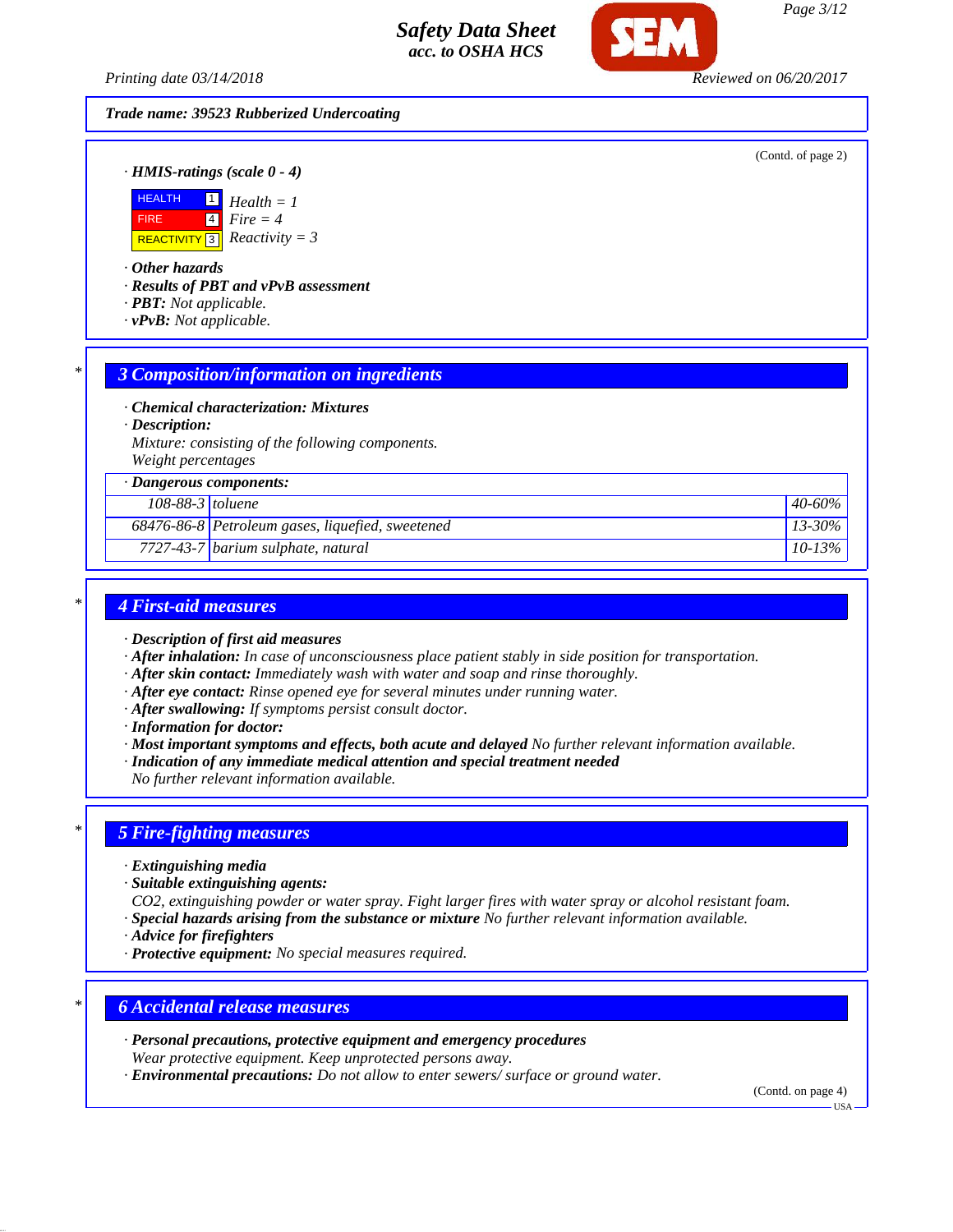

#### *Trade name: 39523 Rubberized Undercoating*

|                    | · Methods and material for containment and cleaning up:         | (Contd. of page 3)      |
|--------------------|-----------------------------------------------------------------|-------------------------|
|                    | Dispose contaminated material as waste according to item 13.    |                         |
|                    | Ensure adequate ventilation.                                    |                         |
|                    | · Reference to other sections                                   |                         |
|                    | See Section 7 for information on safe handling.                 |                         |
|                    | See Section 8 for information on personal protection equipment. |                         |
|                    | See Section 13 for disposal information.                        |                         |
|                    | · Protective Action Criteria for Chemicals                      |                         |
| $\cdot$ PAC-1:     |                                                                 |                         |
| 108-88-3 $toluene$ |                                                                 | 67 ppm                  |
|                    | 7727-43-7 barium sulphate, natural                              | 15 $mg/m^3$             |
|                    | $67-56-1$ methanol                                              | 530 ppm                 |
|                    | $1333-86-4$ Carbon black                                        | $9 \, mg/m3$            |
| $\cdot$ PAC-2:     |                                                                 |                         |
| $108-88-3$ toluene |                                                                 | 560 ppm                 |
|                    | 7727-43-7 barium sulphate, natural                              | $170$ mg/m <sup>3</sup> |
|                    | $67-56-1$ methanol                                              | 2,100 ppm               |
|                    | 1333-86-4 Carbon black                                          | 99 $mg/m^3$             |
| $\cdot$ PAC-3:     |                                                                 |                         |
| $108-88-3$ toluene |                                                                 | $3700*$ ppm             |
|                    | 7727-43-7 barium sulphate, natural                              | 990 mg/ $m^3$           |
|                    | $67-56-1$ methanol                                              | $7200*$ ppm             |
|                    | 1333-86-4 Carbon black                                          | 590 mg/m <sup>3</sup>   |
|                    |                                                                 |                         |

# *\* 7 Handling and storage*

#### *· Handling:*

- *· Precautions for safe handling No special measures required.*
- *· Information about protection against explosions and fires:*
- *Do not spray on a naked flame or any incandescent material.*
- *Keep ignition sources away Do not smoke.*

*Pressurized container: protect from sunlight and do not expose to temperatures exceeding 50°C, i.e. electric lights. Do not pierce or burn, even after use.*

- *· Conditions for safe storage, including any incompatibilities*
- *· Storage:*
- *· Requirements to be met by storerooms and receptacles:*

*Observe official regulations on storing packagings with pressurized containers.*

- *· Information about storage in one common storage facility: Not required.*
- *· Further information about storage conditions: Keep receptacle tightly sealed.*
- *· Specific end use(s) No further relevant information available.*

### *\* 8 Exposure controls/personal protection*

*· Additional information about design of technical systems: No further data; see item 7.*

(Contd. on page 5)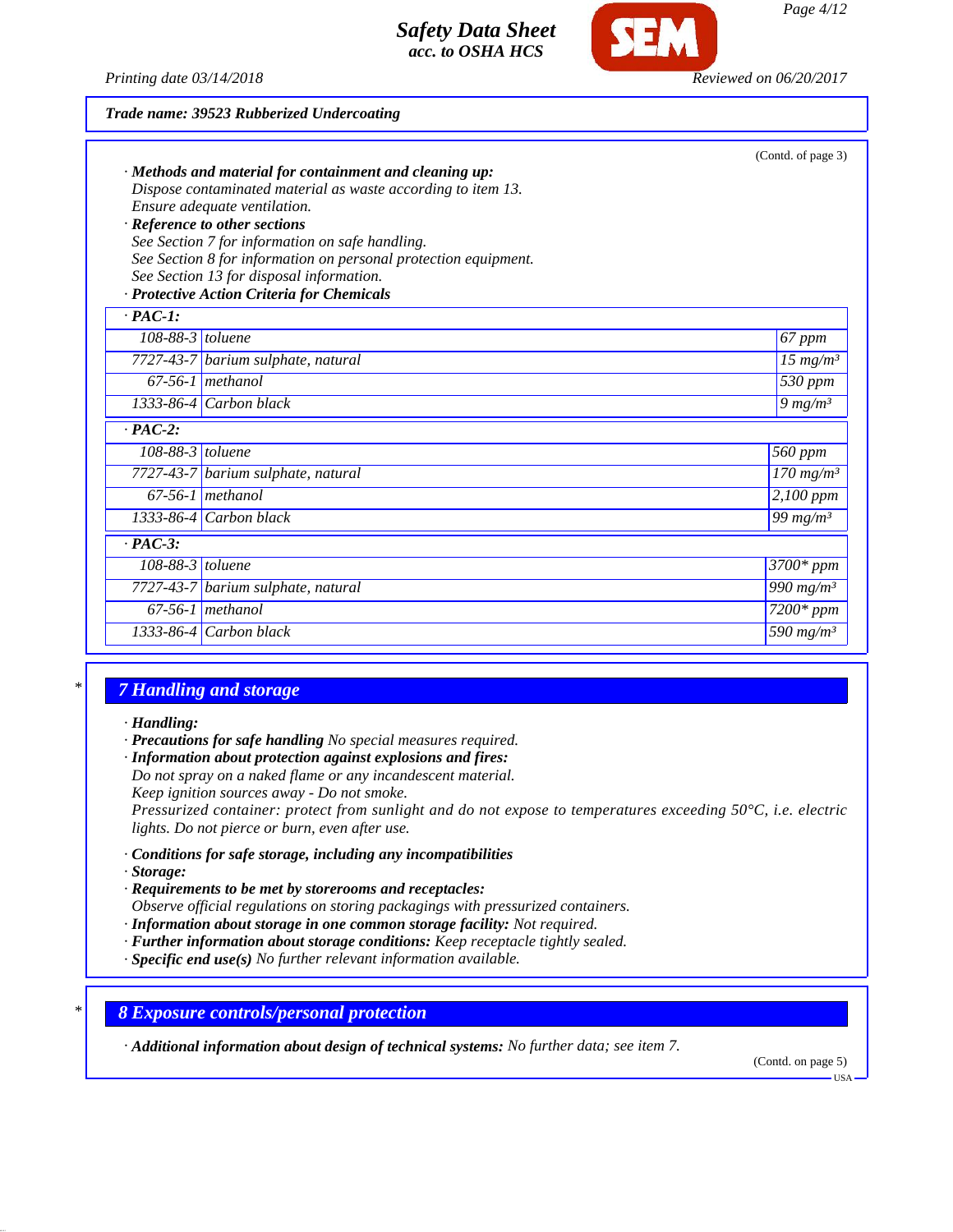

**SEM** 

*Page 5/12*

| Trade name: 39523 Rubberized Undercoating                                                                      |
|----------------------------------------------------------------------------------------------------------------|
| (Contd. of page 4)                                                                                             |
| Control parameters                                                                                             |
| Components with limit values that require monitoring at the workplace:                                         |
| The following constituents are the only constituents of the product which have a PEL, TLV or other recommended |
| exposure limit.                                                                                                |
| At this time, the remaining constituent has no known exposure limits.                                          |
| 108-88-3 toluene                                                                                               |
| PEL Long-term value: 200 ppm                                                                                   |
| Ceiling limit value: 300; 500* ppm                                                                             |
| *10-min peak per 8-hr shift                                                                                    |
| REL Short-term value: 560 mg/m <sup>3</sup> , 150 ppm                                                          |
| Long-term value: 375 mg/m <sup>3</sup> , 100 ppm                                                               |
| TLV Long-term value: $75 \text{ mg/m}^3$ , 20 ppm                                                              |
| BEI                                                                                                            |
| 7727-43-7 barium sulphate, natural                                                                             |
| PEL Long-term value: $15 * 5**mg/m^3$                                                                          |
| *total dust **respirable fraction                                                                              |
|                                                                                                                |
| REL Long-term value: $10*5**mg/m^3$                                                                            |
| *total dust **respirable fraction                                                                              |
| TLV Long-term value: $5*$ mg/m <sup>3</sup>                                                                    |
| *inhalable fraction; E                                                                                         |
| · Ingredients with biological limit values:                                                                    |
| 108-88-3 toluene                                                                                               |
| BEI $0.02$ mg/L                                                                                                |
| Medium: blood                                                                                                  |
| Time: prior to last shift of workweek                                                                          |
| Parameter: Toluene                                                                                             |
|                                                                                                                |
| $0.03$ mg/L                                                                                                    |
| Medium: urine<br>Time: end of shift                                                                            |
| Parameter: Toluene                                                                                             |
|                                                                                                                |
| $0.3$ mg/g creatinine                                                                                          |
| Medium: urine                                                                                                  |
| Time: end of shift                                                                                             |
| Parameter: o-Cresol with hydrolysis (background)                                                               |
| · Additional information: The lists that were valid during the creation were used as basis.                    |
|                                                                                                                |
| · Exposure controls                                                                                            |
| · Personal protective equipment:                                                                               |
| · General protective and hygienic measures:                                                                    |
| Keep away from foodstuffs, beverages and feed.<br>Immediately remove all soiled and contaminated clothing.     |
| Wash hands before breaks and at the end of work.                                                               |
| Store protective clothing separately.                                                                          |
| Avoid contact with the skin.                                                                                   |
| Avoid contact with the eyes and skin.                                                                          |
| (Contd. on page 6)                                                                                             |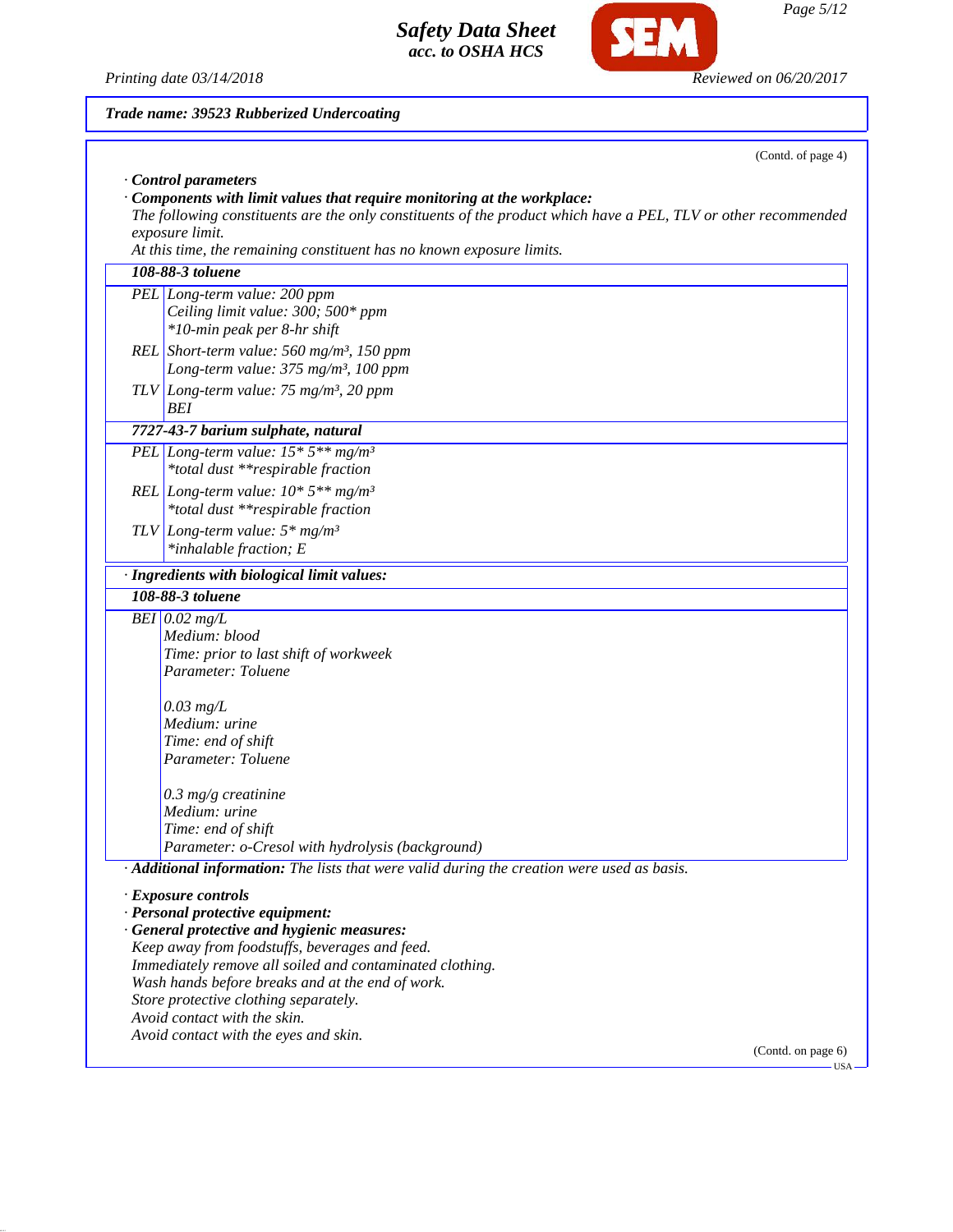

*Page 6/12*

#### *Trade name: 39523 Rubberized Undercoating*

*· Breathing equipment:*

(Contd. of page 5)

*In case of brief exposure or low pollution use respiratory filter device. In case of intensive or longer exposure use respiratory protective device that is independent of circulating air.*

#### *· Protection of hands:*

*Due to missing tests no recommendation to the glove material can be given for the product/ the preparation/ the chemical mixture.*

*Selection of the glove material on consideration of the penetration times, rates of diffusion and the degradation*



*Protective gloves*

*The glove material has to be impermeable and resistant to the product/ the substance/ the preparation.*

## *· Material of gloves*

*The selection of the suitable gloves does not only depend on the material, but also on further marks of quality and varies from manufacturer to manufacturer. As the product is a preparation of several substances, the resistance of the glove material can not be calculated in advance and has therefore to be checked prior to the application. · Penetration time of glove material*

*The exact break trough time has to be found out by the manufacturer of the protective gloves and has to be observed.*

*· Eye protection:*



*Tightly sealed goggles*

## *\* 9 Physical and chemical properties*

| · Information on basic physical and chemical properties<br><b>General Information</b>                     |                                                          |
|-----------------------------------------------------------------------------------------------------------|----------------------------------------------------------|
| $\cdot$ Appearance:                                                                                       |                                                          |
| Form:                                                                                                     | Aerosol                                                  |
| Color:                                                                                                    | According to product specification                       |
| $\cdot$ Odor:                                                                                             | Characteristic                                           |
| · Odor threshold:                                                                                         | Not determined.                                          |
| $\cdot$ pH-value:                                                                                         | Not determined.                                          |
| $\cdot$ Change in condition<br><b>Melting point/Melting range:</b><br><b>Boiling point/Boiling range:</b> | Undetermined.<br>110 °C                                  |
| · Flash point:                                                                                            | $-103\text{ °C}$                                         |
| · Flammability (solid, gaseous):                                                                          | Not applicable.                                          |
| · Ignition temperature:                                                                                   | 535 °C                                                   |
| $\cdot$ Decomposition temperature:                                                                        | Not determined.                                          |
| $\cdot$ Auto igniting:                                                                                    | Product is not selfigniting.                             |
| · Danger of explosion:                                                                                    | In use, may form flammable/explosive vapour-air mixture. |
|                                                                                                           | (Contd. on page 7)                                       |
|                                                                                                           | – USA –                                                  |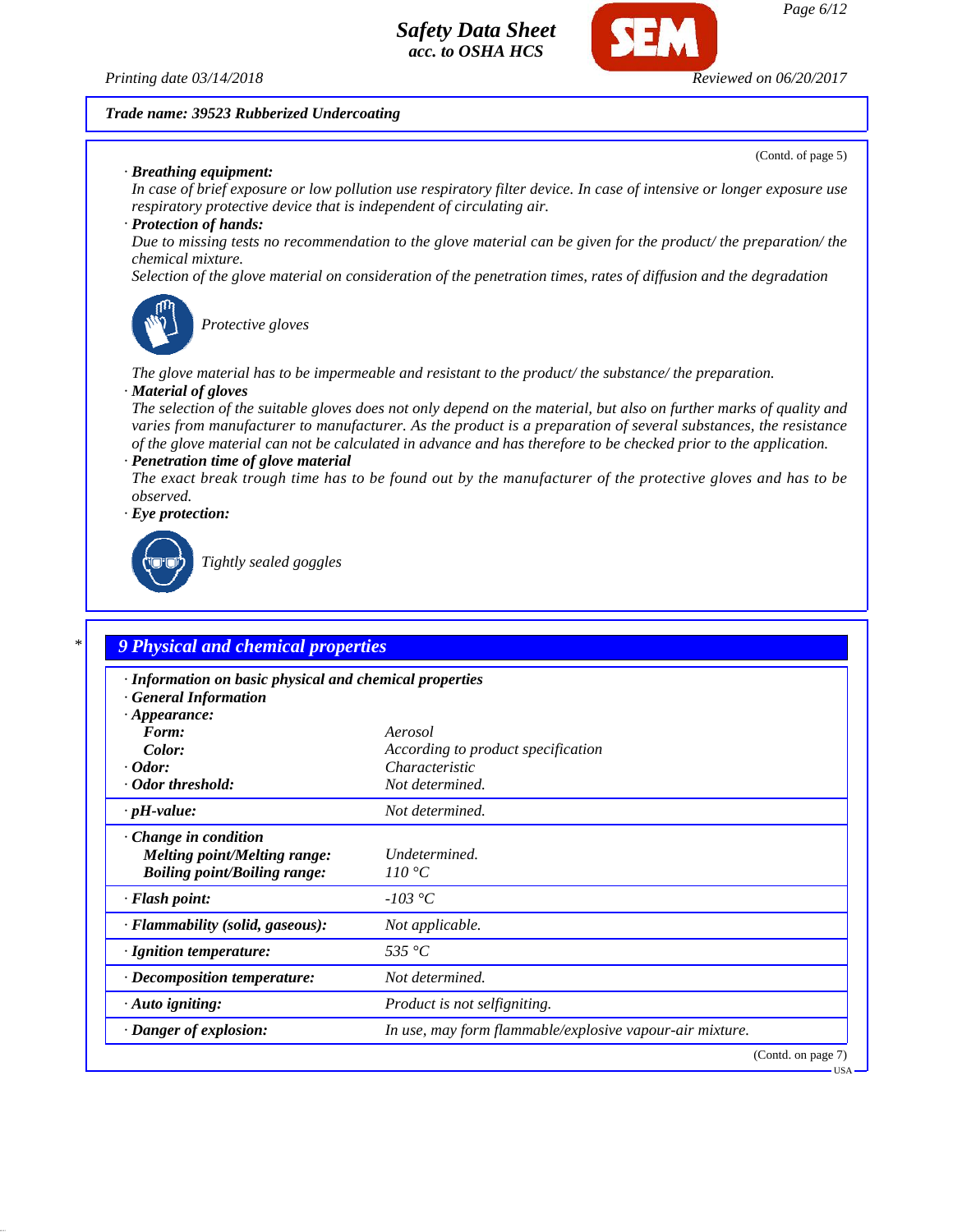

*Printing date 03/14/2018 Reviewed on 06/20/2017*

### *Trade name: 39523 Rubberized Undercoating*

|                                                            |                                            | (Contd. of page 6) |
|------------------------------------------------------------|--------------------------------------------|--------------------|
| · Explosion limits:                                        |                                            |                    |
| Lower:                                                     | 1.2 Vol $\%$                               |                    |
| <b>Upper:</b>                                              | $9.5$ Vol %                                |                    |
| $\cdot$ Vapor pressure at 20 $\cdot$ C:                    | $29$ hPa                                   |                    |
| $\cdot$ Density at 20 $\textdegree$ C:                     | $1.05826$ g/cm <sup>3</sup>                |                    |
| · Relative density                                         | Not determined.                            |                    |
| · Vapor density                                            | Not determined.                            |                    |
| · Evaporation rate                                         | Not applicable.                            |                    |
| · Solubility in / Miscibility with                         |                                            |                    |
| Water:                                                     | Not miscible or difficult to mix.          |                    |
| · Partition coefficient (n-octanol/water): Not determined. |                                            |                    |
| · Viscosity:                                               |                                            |                    |
| Dynamic:                                                   | Not determined.                            |                    |
| Kinematic:                                                 | Not determined.                            |                    |
| · Solvent content:                                         |                                            |                    |
| Organic solvents:                                          | 66.3%                                      |                    |
| Water:                                                     | $0.0\%$                                    |                    |
| <b>VOC</b> content:                                        | 66.28%                                     |                    |
|                                                            | 701.8 $g/l / 5.86$ lb/gl                   |                    |
| <b>Solids content:</b>                                     | 34.5%                                      |                    |
| Other information                                          | No further relevant information available. |                    |

### *\* 10 Stability and reactivity*

- *· Reactivity No further relevant information available.*
- *· Chemical stability*
- *· Thermal decomposition / conditions to be avoided: No decomposition if used according to specifications.*
- *· Possibility of hazardous reactions No dangerous reactions known.*
- *· Conditions to avoid No further relevant information available.*
- *· Incompatible materials: No further relevant information available.*
- *· Hazardous decomposition products: No dangerous decomposition products known.*

# *11 Toxicological information*

*· Information on toxicological effects*

*· Acute toxicity:*

| $\cdot$ LD/LC50 values that are relevant for classification: |  |  |
|--------------------------------------------------------------|--|--|
|--------------------------------------------------------------|--|--|

#### *108-88-3 toluene*

| Oral   | LD50 |                                                                          |
|--------|------|--------------------------------------------------------------------------|
| Dermal | LD50 | $\sqrt{\frac{5,000 \text{ mg/kg (rat)}}{12,124 \text{ mg/kg} (rabbit)}}$ |
|        |      | Inhalative $LC50/4 h \cdot 5,320$ mg/l (mouse)                           |

#### *· Primary irritant effect:*

*· on the skin: Irritant to skin and mucous membranes.*

*· on the eye: No irritating effect.*

(Contd. on page 8) USA

*Page 7/12*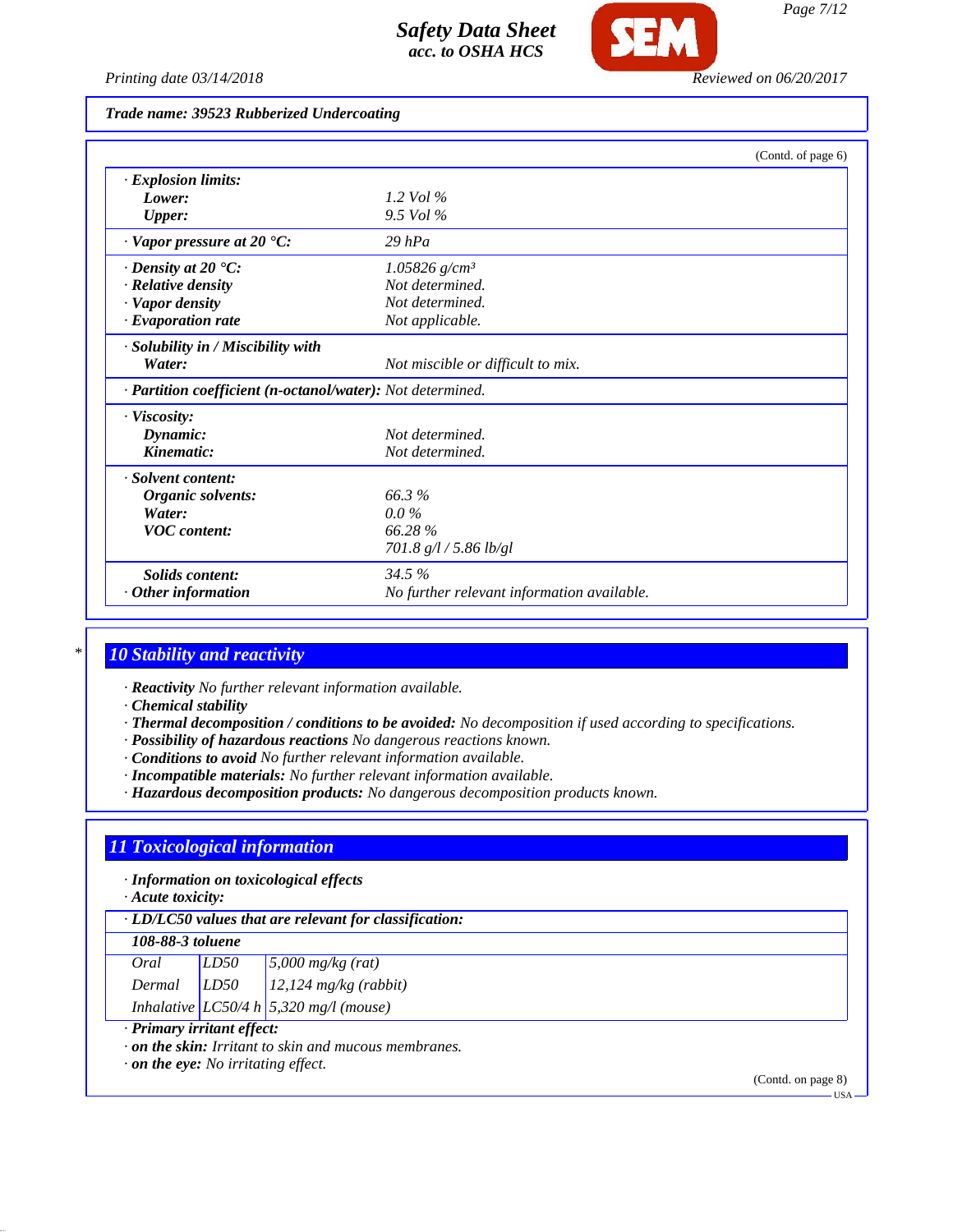

*Page 8/12*

(Contd. of page 7)

#### *Trade name: 39523 Rubberized Undercoating*

*· Sensitization: No sensitizing effects known.*

*· Additional toxicological information:*

*The product shows the following dangers according to internally approved calculation methods for preparations: Irritant*

*· Carcinogenic categories*

*· IARC (International Agency for Research on Cancer)*

*108-88-3 toluene 3* 

*1333-86-4 Carbon black 2B*

*· NTP (National Toxicology Program)*

*None of the ingredients is listed.*

*· OSHA-Ca (Occupational Safety & Health Administration)*

*None of the ingredients is listed.*

## *\* 12 Ecological information*

#### *· Toxicity*

- *· Aquatic toxicity: No further relevant information available.*
- *· Persistence and degradability No further relevant information available.*
- *· Behavior in environmental systems:*
- *· Bioaccumulative potential No further relevant information available.*
- *· Mobility in soil No further relevant information available.*
- *· Additional ecological information:*

*· General notes:*

- *Water hazard class 3 (Self-assessment): extremely hazardous for water*
- *Do not allow product to reach ground water, water course or sewage system, even in small quantities. Danger to drinking water if even extremely small quantities leak into the ground.*
- *· Results of PBT and vPvB assessment*
- *· PBT: Not applicable.*
- *· vPvB: Not applicable.*
- *· Other adverse effects No further relevant information available.*

## *13 Disposal considerations*

- *· Waste treatment methods*
- *· Recommendation:*

*Must not be disposed of together with household garbage. Do not allow product to reach sewage system.*

- *· Uncleaned packagings:*
- *· Recommendation: Disposal must be made according to official regulations.*

# *\* 14 Transport information*

*· UN-Number*

*· DOT, ADR, IMDG, IATA UN1950*

*· UN proper shipping name*

*· DOT Aerosols, flammable*

(Contd. on page 9)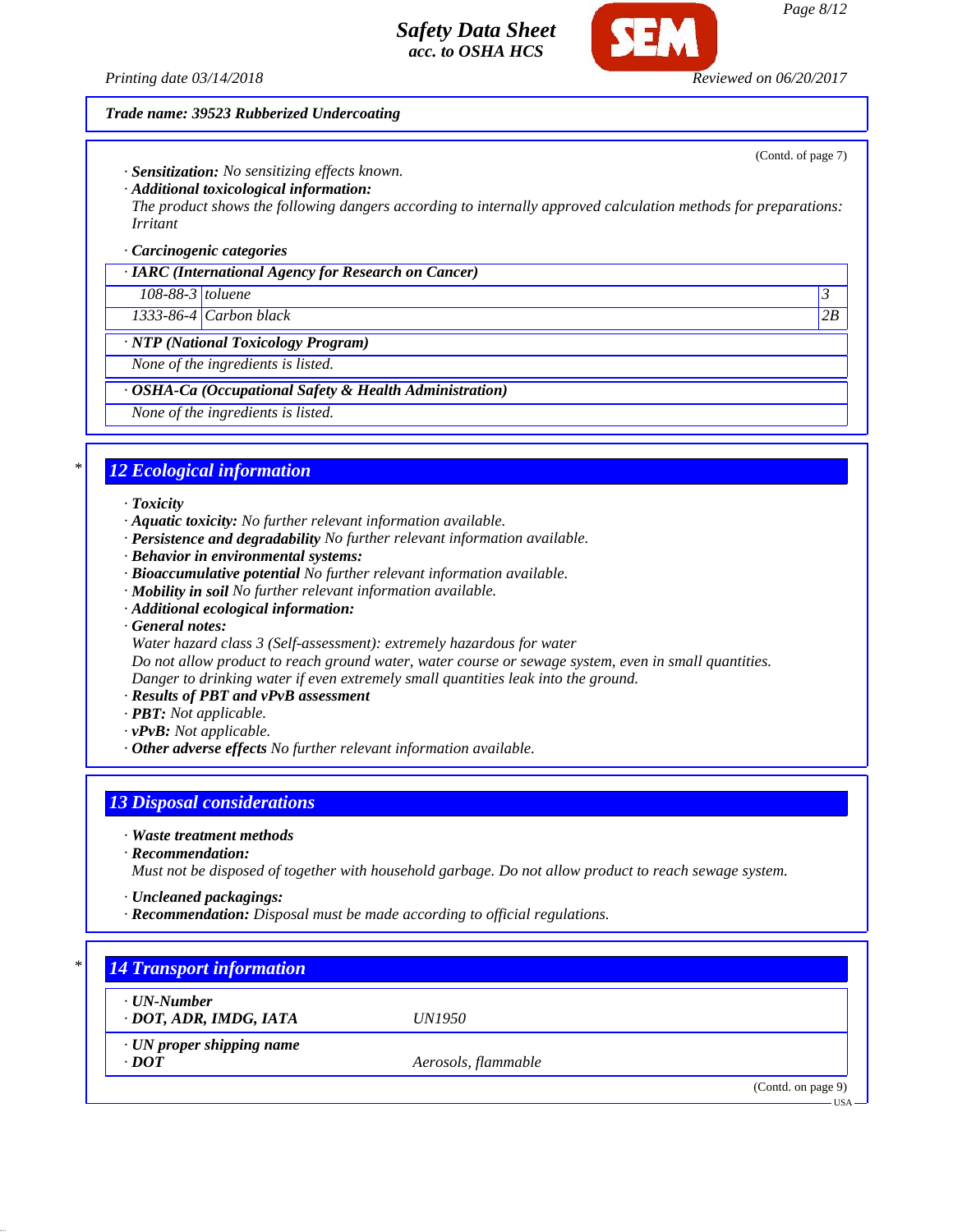

Printing date 03/14/2018 **Reviewed on 06/20/2017** 

*Trade name: 39523 Rubberized Undercoating*

| $\cdot$ ADR                                  | 1950 Aerosols                                                                                                                 |
|----------------------------------------------|-------------------------------------------------------------------------------------------------------------------------------|
| $\cdot$ IMDG                                 | <b>AEROSOLS</b>                                                                                                               |
| ·IATA                                        |                                                                                                                               |
|                                              | AEROSOLS, flammable                                                                                                           |
| · Transport hazard class(es)                 |                                                                                                                               |
| $\cdot$ DOT                                  |                                                                                                                               |
|                                              |                                                                                                                               |
|                                              |                                                                                                                               |
| · Class                                      | 2.1                                                                                                                           |
| $-Label$                                     | 2.1                                                                                                                           |
| $\cdot$ ADR                                  |                                                                                                                               |
|                                              |                                                                                                                               |
|                                              |                                                                                                                               |
|                                              |                                                                                                                               |
| · Class                                      | 2 5F Gases                                                                                                                    |
| $\cdot$ <i>Label</i>                         | 2.1                                                                                                                           |
| · IMDG, IATA                                 |                                                                                                                               |
|                                              |                                                                                                                               |
|                                              |                                                                                                                               |
| · Class                                      | 2.1                                                                                                                           |
| $\cdot$ <i>Label</i>                         | 2.1                                                                                                                           |
| · Packing group                              |                                                                                                                               |
| · DOT, ADR, IMDG, IATA                       | Void                                                                                                                          |
| · Environmental hazards:                     |                                                                                                                               |
| · Marine pollutant:                          | N <sub>O</sub>                                                                                                                |
| · Special precautions for user               | Warning: Gases                                                                                                                |
| · EMS Number:                                | $F-D, S-U$                                                                                                                    |
| · Stowage Code                               | SW1 Protected from sources of heat.                                                                                           |
|                                              | SW22 For AEROSOLS with a maximum capacity of 1 litre:                                                                         |
|                                              | Category A. For AEROSOLS with a capacity above 1 litre:                                                                       |
|                                              | Category B. For WASTE AEROSOLS: Category C, Clear of living                                                                   |
|                                              | quarters.                                                                                                                     |
| · Segregation Code                           | SG69 For AEROSOLS with a maximum capacity of 1 litre:<br>Segregation as for class 9. Stow "separated from" class 1 except for |
|                                              | division 1.4. For AEROSOLS with a capacity above 1 litre:                                                                     |
|                                              | Segregation as for the appropriate subdivision of class 2. For                                                                |
|                                              | WASTE AEROSOLS: Segregation as for the appropriate subdivision                                                                |
|                                              | of class 2.                                                                                                                   |
| · Transport in bulk according to Annex II of |                                                                                                                               |
| <b>MARPOL73/78 and the IBC Code</b>          | Not applicable.                                                                                                               |
|                                              |                                                                                                                               |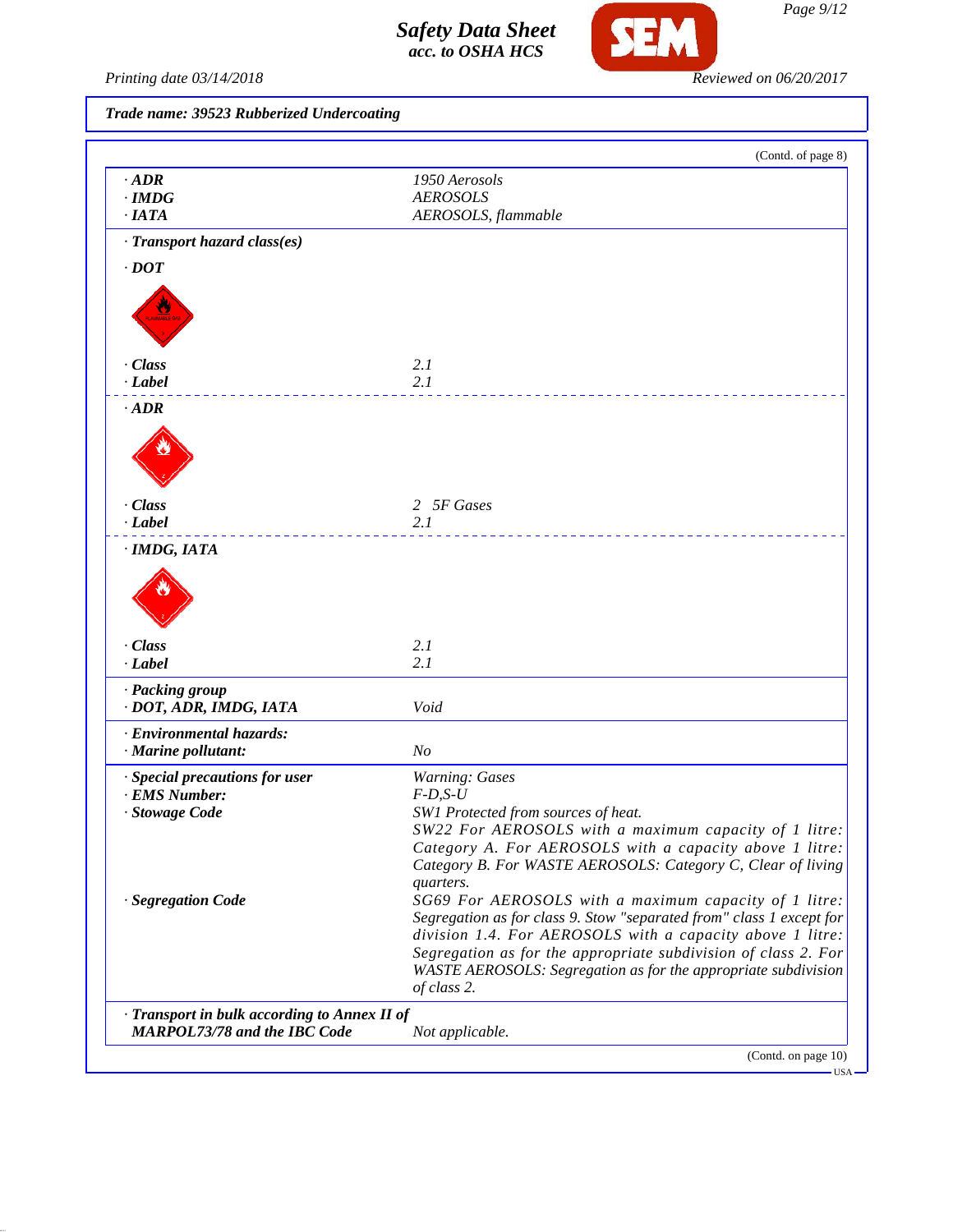

*Page 10/12*

*Printing date 03/14/2018 Reviewed on 06/20/2017*

*Trade name: 39523 Rubberized Undercoating*

|                                     | (Contd. of page 9)                 |  |
|-------------------------------------|------------------------------------|--|
| · Transport/Additional information: |                                    |  |
| $\cdot$ DOT                         |                                    |  |
| $\cdot$ Quantity limitations        | On passenger aircraft/rail: 75 kg  |  |
|                                     | On cargo aircraft only: 150 kg     |  |
| $\cdot$ ADR                         |                                    |  |
| $\cdot$ Excepted quantities (EQ)    | Code: E0                           |  |
|                                     | Not permitted as Excepted Quantity |  |
| $\cdot$ IMDG                        |                                    |  |
| $\cdot$ Limited quantities (LQ)     | II.                                |  |
| $\cdot$ Excepted quantities (EQ)    | Code: E0                           |  |
|                                     | Not permitted as Excepted Quantity |  |
| · UN "Model Regulation":            | <b>UN 1950 AEROSOLS, 2.1</b>       |  |

# *\* 15 Regulatory information*

*· Safety, health and environmental regulations/legislation specific for the substance or mixture · Sara*

|                    | · Section 355 (extremely hazardous substances):                                                      |
|--------------------|------------------------------------------------------------------------------------------------------|
|                    | None of the ingredient is listed.                                                                    |
|                    | · Section 313 (Specific toxic chemical listings):                                                    |
| 108-88-3 toluene   |                                                                                                      |
|                    | 7727-43-7 barium sulphate, natural                                                                   |
| $67-56-1$ methanol |                                                                                                      |
|                    | · TSCA (Toxic Substances Control Act):                                                               |
| 108-88-3 toluene   |                                                                                                      |
|                    | 7727-43-7 barium sulphate, natural                                                                   |
|                    | 69430-35-9 Alicyclic hydrocarbon resin                                                               |
|                    | 9017-27-0 Alpha-methyl styrene/vinyl toluene copolymer                                               |
|                    | 66070-58-4 Styrene-Ethylene/Butylene-Styrene block Copolymer                                         |
|                    | $67-56-1$ methanol                                                                                   |
|                    | $1333-86-4$ Carbon black                                                                             |
|                    | 8042-47-5 White Mineral oil                                                                          |
|                    | 6683-19-8 Tertrakis(methylene(3,5-di(tert)-butyl-4-hydroxyhydrocinnamate)) methane                   |
|                    | 84633-54-5 Pentaerythritol tris tri ester with 3-(3,5-di-(tert)-butyl-4-hydroxyphenyl)propionic acid |
| 7732-18-5 water    |                                                                                                      |
|                    | · TSCA new (21st Century Act) (Substances not listed)                                                |
|                    | 68476-86-8 Petroleum gases, liquefied, sweetened                                                     |
| · Proposition 65   |                                                                                                      |
|                    | Chemicals known to cause cancer:                                                                     |
|                    | 1333-86-4 Carbon black                                                                               |
|                    | (Contd. on page 11)<br>$-USA$                                                                        |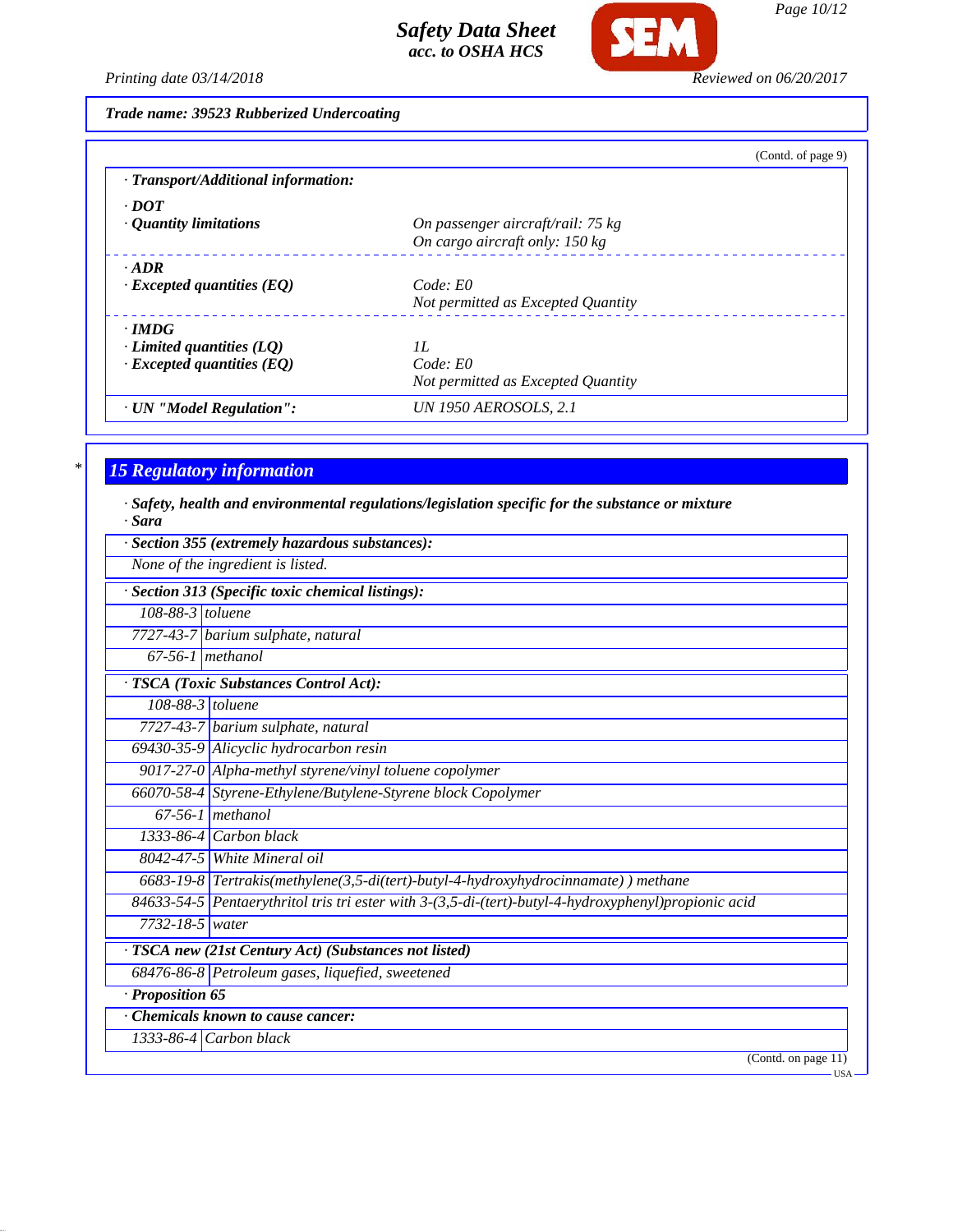

*Printing date 03/14/2018 Reviewed on 06/20/2017*

*Trade name: 39523 Rubberized Undercoating*

|                                | Chemicals known to cause reproductive toxicity for females:                                                        |                       |
|--------------------------------|--------------------------------------------------------------------------------------------------------------------|-----------------------|
|                                | None of the ingredients is listed.                                                                                 |                       |
|                                | Chemicals known to cause reproductive toxicity for males:                                                          |                       |
|                                | None of the ingredients is listed.                                                                                 |                       |
|                                | · Chemicals known to cause developmental toxicity:                                                                 |                       |
| $108-88-3$ toluene             |                                                                                                                    |                       |
| $67-56-1$ methanol             |                                                                                                                    |                       |
|                                | Cancerogenity categories                                                                                           |                       |
|                                | · EPA (Environmental Protection Agency)                                                                            |                       |
| $\overline{108}$ -88-3 toluene |                                                                                                                    | II                    |
|                                | 7727-43-7 barium sulphate, natural                                                                                 | D, CBD(inh), NL(oral) |
|                                | · TLV (Threshold Limit Value established by ACGIH)                                                                 |                       |
| $108-88-3$ toluene             |                                                                                                                    | A4                    |
|                                | 1333-86-4 Carbon black                                                                                             | A4                    |
|                                | · NIOSH-Ca (National Institute for Occupational Safety and Health)                                                 |                       |
|                                | $67-56-1$ methanol                                                                                                 |                       |
|                                | 1333-86-4 $Carbon black$                                                                                           |                       |
|                                | <b>GHS label elements</b> The product is classified and labeled according to the Globally Harmonized System (GHS). |                       |
| · Hazard pictograms            |                                                                                                                    |                       |



*· Signal word Danger*

*· Hazard-determining components of labeling: toluene*

*· Hazard statements*

*H222 Extremely flammable aerosol.*

*H280 Contains gas under pressure; may explode if heated.*

*H315 Causes skin irritation.*

*H361 Suspected of damaging fertility or the unborn child.*

*H336 May cause drowsiness or dizziness.*

*H373 May cause damage to organs through prolonged or repeated exposure.*

*H304 May be fatal if swallowed and enters airways.*

#### *· Precautionary statements*

- *P201 Obtain special instructions before use.*
- *P202 Do not handle until all safety precautions have been read and understood.*
- *P210 Keep away from heat/sparks/open flames/hot surfaces. No smoking.*
- *P211 Do not spray on an open flame or other ignition source.*
- *P251 Pressurized container: Do not pierce or burn, even after use.*
- *P260 Do not breathe dust/fume/gas/mist/vapors/spray.*
- *P264 Wash thoroughly after handling.*
- *P271 Use only outdoors or in a well-ventilated area.*
- *P280 Wear protective gloves/protective clothing/eye protection/face protection.*
- *P301+P310 If swallowed: Immediately call a poison center/doctor.*

(Contd. on page 12)